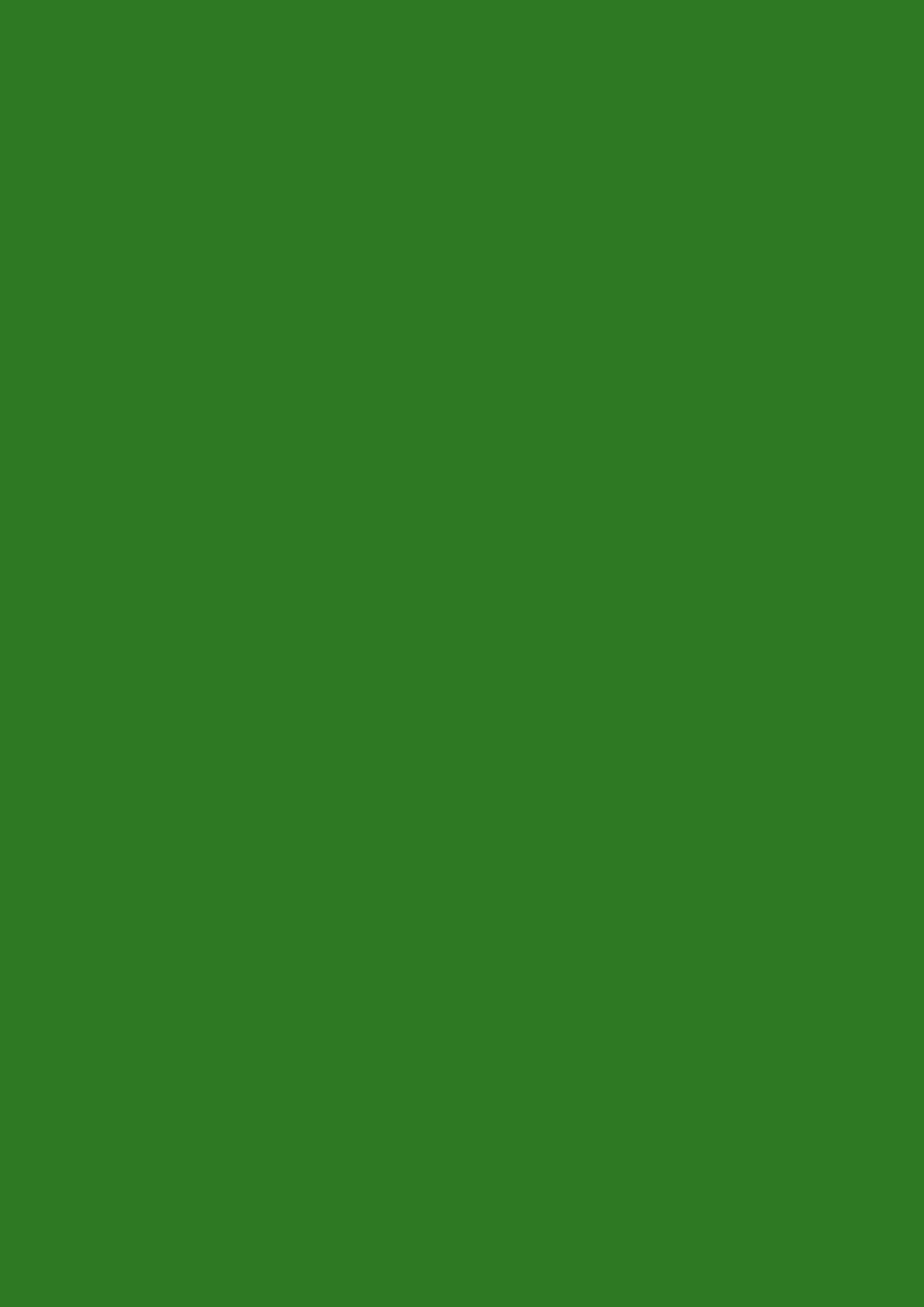# 17<sup>e</sup> SOMMET DE L'UNION AFRICAINE A MALABO

**Malabo Declaration on Accelerated Agricultural Growth and**  $\mathcal{A}$ **Transformation for Shared Prosperity and Improved Livelihoods** Malabo, Equatorial Guinnia • June 26-27, 2014



# Introduction

At the African Union Summit in Malabo, Equatorial Guinea in June 2014, Heads of State and Government adopted a remarkable set of concrete agriculture goals to be attained by 2025.

The Malabo Declaration on Accelerated Agricultural Growth and Transformation for Shared Prosperity and Improved Livelihoods is a set of new goals showing a more targeted approach to achieve the agricultural vision for the continent which is shared prosperity and improved livelihoods.

The Malabo Summit reconfirmed that agriculture should remain high on the development agenda of the continent, and is a critical policy initiative for African economic growth and poverty reduction.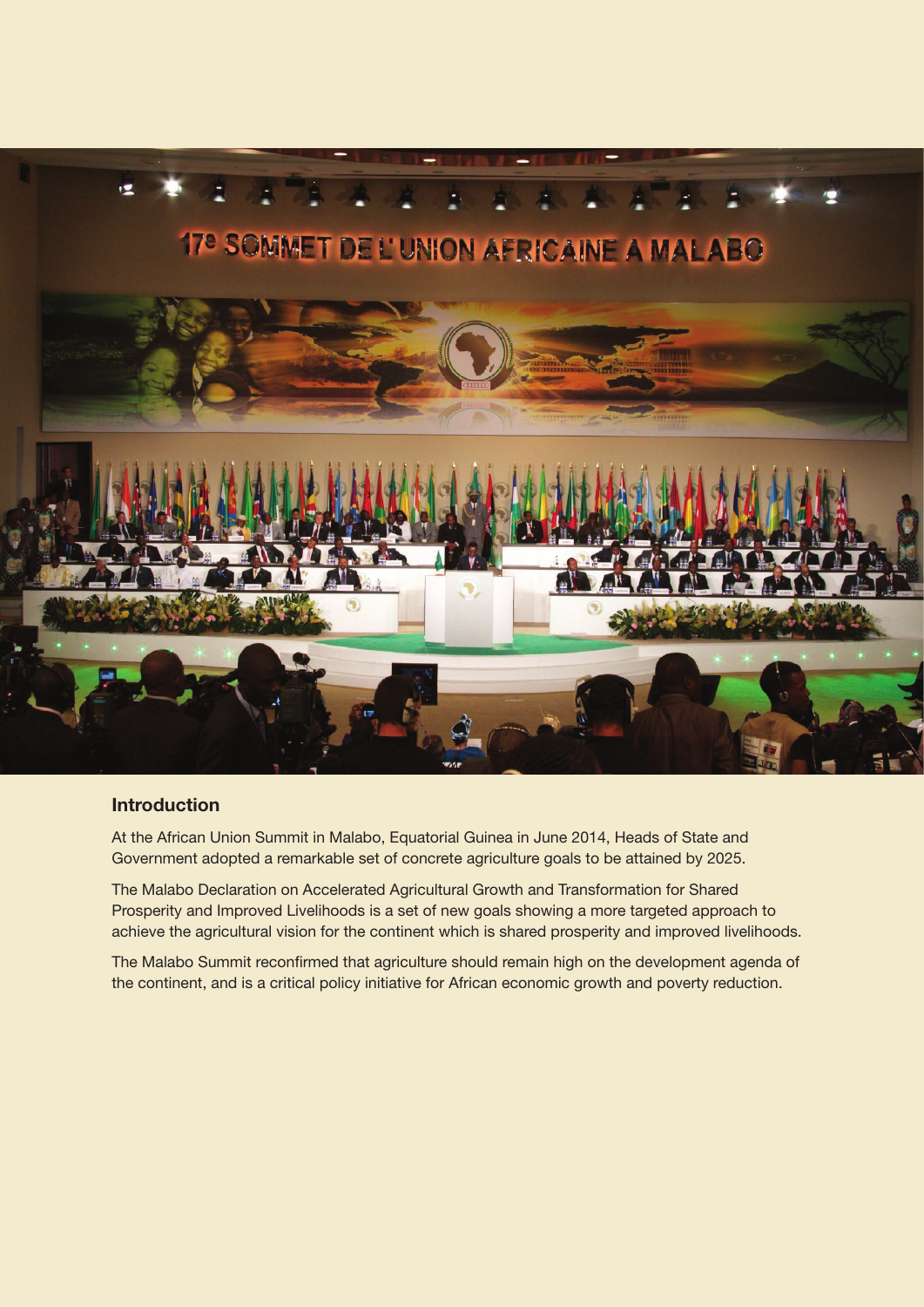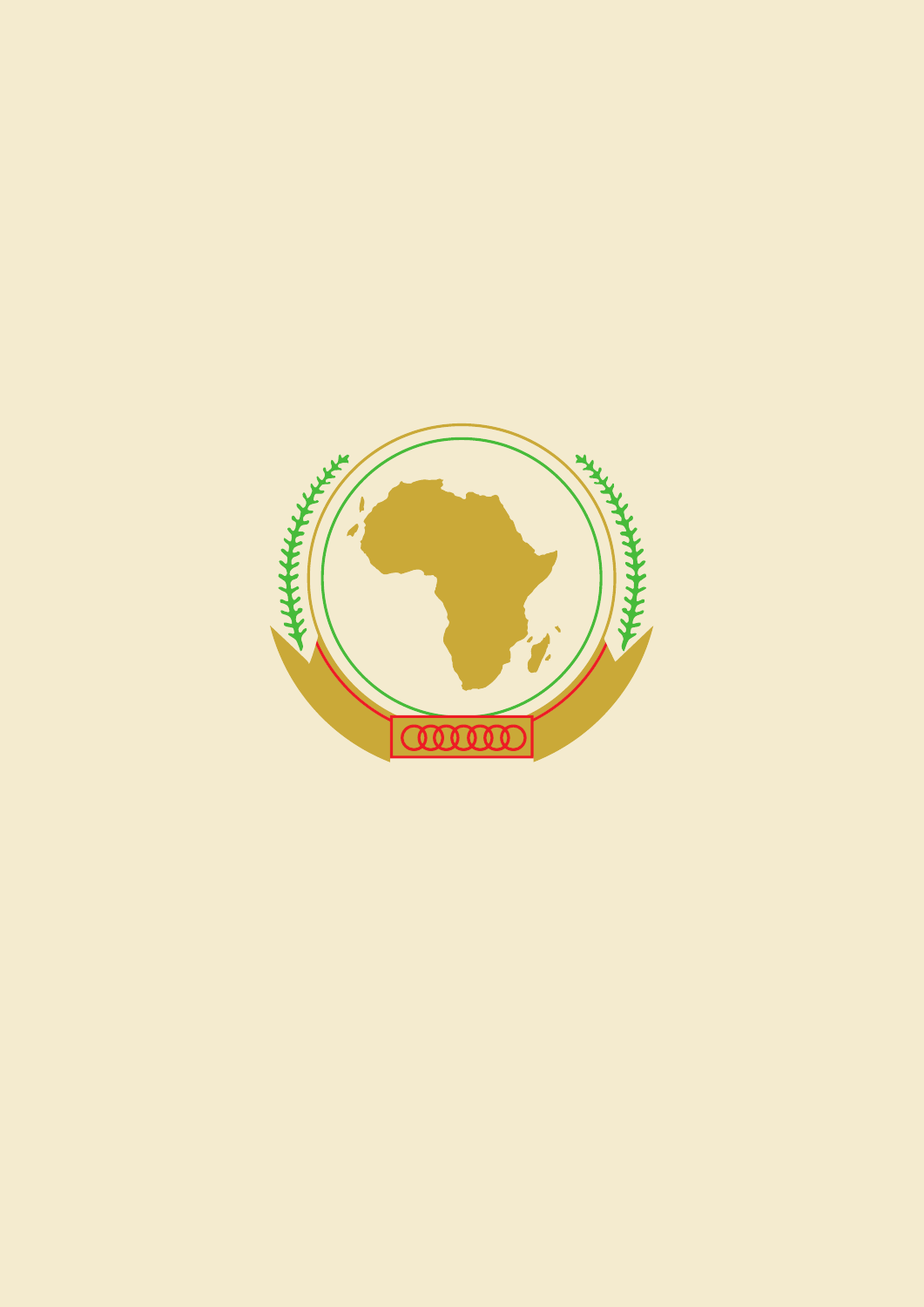# **Malabo Declaration on Accelerated Agricultural Growth and Transformation for Shared Prosperity and Improved Livelihoods**

**We,** the Heads of State and Government of the African Union, having met at our Twenty Third Ordinary Session of the AU Assembly in Malabo, Equatorial Guinea, from 26-27 June 2014, on the Theme of the African Year of Agriculture and Food Security: *"Transforming Africa's Agriculture for Shared Prosperity and Improved Livelihoods through Harnessing Opportunities for Inclusive Growth and Sustainable Development, also marking the tenth Anniversary of the Adoption of the Comprehensive Africa Agriculture Development Programme (CAADP)".*

**Recalling** our previous Decisions and Declarations on agriculture and food and nutrition security, in particular the 2003 Maputo Declaration on Agriculture and Food Security in Africa [Assembly/AU/Decl.7 (II)]; the 2004 Sirte Declaration on the Challenges Of Implementing Integrated and Sustainable Development in Agriculture and Water in Africa [Ex/Assembly/AU/Decl. 1 (II)]; the 2009 Sirte Declaration on Investing in Agriculture for Economic Growth and Food Security [Assembly/AU/12 (VIII)]; the 2007 Decision on Abuja Special Summit of the AU on Fertilisers [Assembly/AU/Dec.117 (VII); the 2007 Decision on the Abuja Summit on Food Security in Africa [Assembly/AU/Dec.135 (VIII); among others.

**Acknowledging** the persistent efforts made in implementation of the CAADP at national and regional levels, and the positive growth performance that our agricultural sector has been registering in recent years.

ALSO ACKNOWLEDGING the challenges faced in the implementation of many of those Decisions and Declarations, in particular on progress made in attaining the minimum targets of public investment in agriculture that should demonstrate Africa's ownership and leadership to the achievement of goals as enshrined in the 2003 Maputo commitments.

**Recognising** the dire situations that obtain with regard to Africa's capacity to generate analyse and manage data and information to facilitate evidence based policy development and tracking of progress of implementation, and hence **affirming** our commitment to enhance such a capacity.

**NOTING WITH CONCERN** that the results of the Cost of Hunger Study in Africa (COHA) conducted by the AUC revealed the degree to which child under-nutrition influences health and educational outcomes; the additional barrier it has on children's ability to achieve their full potential; and the impact it has on national productivity.

**CONCERNED** that a significant proportion of our population still remains vulnerable to the challenges of economic marginalization, hunger and malnutrition, despite the positive achievements registered recently in agriculture and economic growth; and **reiterating** our resolve to ending hunger and improving nutrition consistent with our 2013 Decision on Renewed Partnership for a Unified Approach to End Hunger in Africa by 2025 under the CAADP Framework [Assembly/AU/Dec.490-516(XXII)].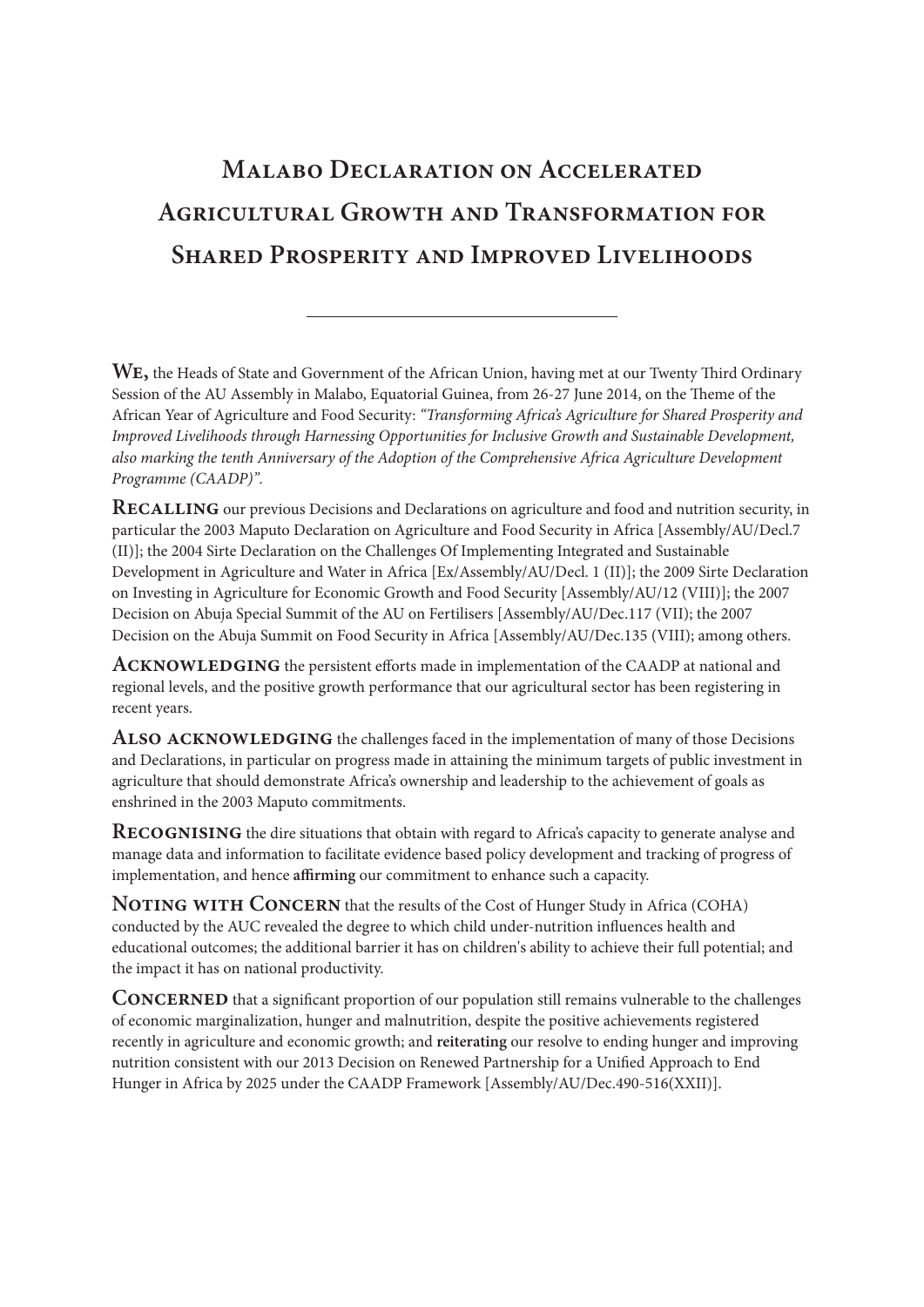

**Malabo Declaration on Accelerated Agricultural Growth and Transformation for Shared Prosperity and Improved Livelihoods** Malabo, Equatorial Guin1ea • June 26-27, 2014

**REAFFIRMING** our resolve towards ensuring, through deliberate and targeted public support, that all segments of our populations, particularly women, the youth, and other disadvantaged sectors of our societies, must participate and directly benefit from the growth and transformation opportunities to improve their lives and livelihoods.

**REFLECTING** that hunger and malnutrition are major causes of poverty and underdevelopment in Africa by causing poor health, low levels of energy, and mental impairment, all leading to low productivity and low educational attainment all of which can in turn lead to even greater hunger and malnutrition, thereby creating a viscous cycle.

NOTING the progress made towards alignment, harmonisation and coordination of initiatives and activities of stakeholders and partners with our priorities as defined in the National and Regional Agricultural and Food Security Investment Plans that have been developed through the CAADP process, and stressing on the significance of sustaining this momentum.

**CONCERNED** that there is limited progress made in agro-industries and agribusiness development, which hampers value addition and competitiveness of our products in trade both local, regional, and international; and undermines the potential of the sector in transformation and generation of gainful employment opportunities for the growing African youth and women, hence reaffirming our resolve to the achievement of goals as provided in our Decision on 2010 Abuja Declaration on Development of Agribusiness And Agro-Industries In Africa [Assembly/AU/Decl.]

**ALSO CONCERNED** over the heavy and growing dependence of our production systems and consumption patterns on external factors (weather, global markets, amongst others,) and their associated vulnerabilities to such external factors as climate variability and change as well as to global economic and political shocks.

**Stressing** the significance of enhancing conservation and sustainable use of all of our natural resources including land, water, plant, livestock, fisheries and aquaculture, and forestry, through coherent policies as well as governance and institutional arrangements at national and regional levels, to realise their huge potential to generate wealth, social benefits and contribute to the development of our economies.

**Recognising** the importance of multi-sectoral engagement and co-ownership of this agricultural transformation agenda within our public sectors, including infrastructure, energy, trade, industry, health, science and technology, education, hence the importance of putting in place a coherent inter-sectoral coordination of the efforts and initiatives for optimising resource use, synergy and maximising outcome and impact.

**FURTHER RECOGNISING** the complementary roles and responsibilities that should be enhanced among the relevant stakeholders, including public, private, civil societies, farmers, pastoralists, fishers, in driving this agricultural transformation agenda.

**Welcoming** the Resolutions of the African Union Joint Conference of Ministers of Agriculture, Rural Development, Fisheries and Aquaculture, held in Addis Ababa, Ethiopia from 01to 02 May 2014, endorsed by the Executive Council, and in particular their recommendations calling for our Assembly to consider adopting commitments along specific and concrete priorities.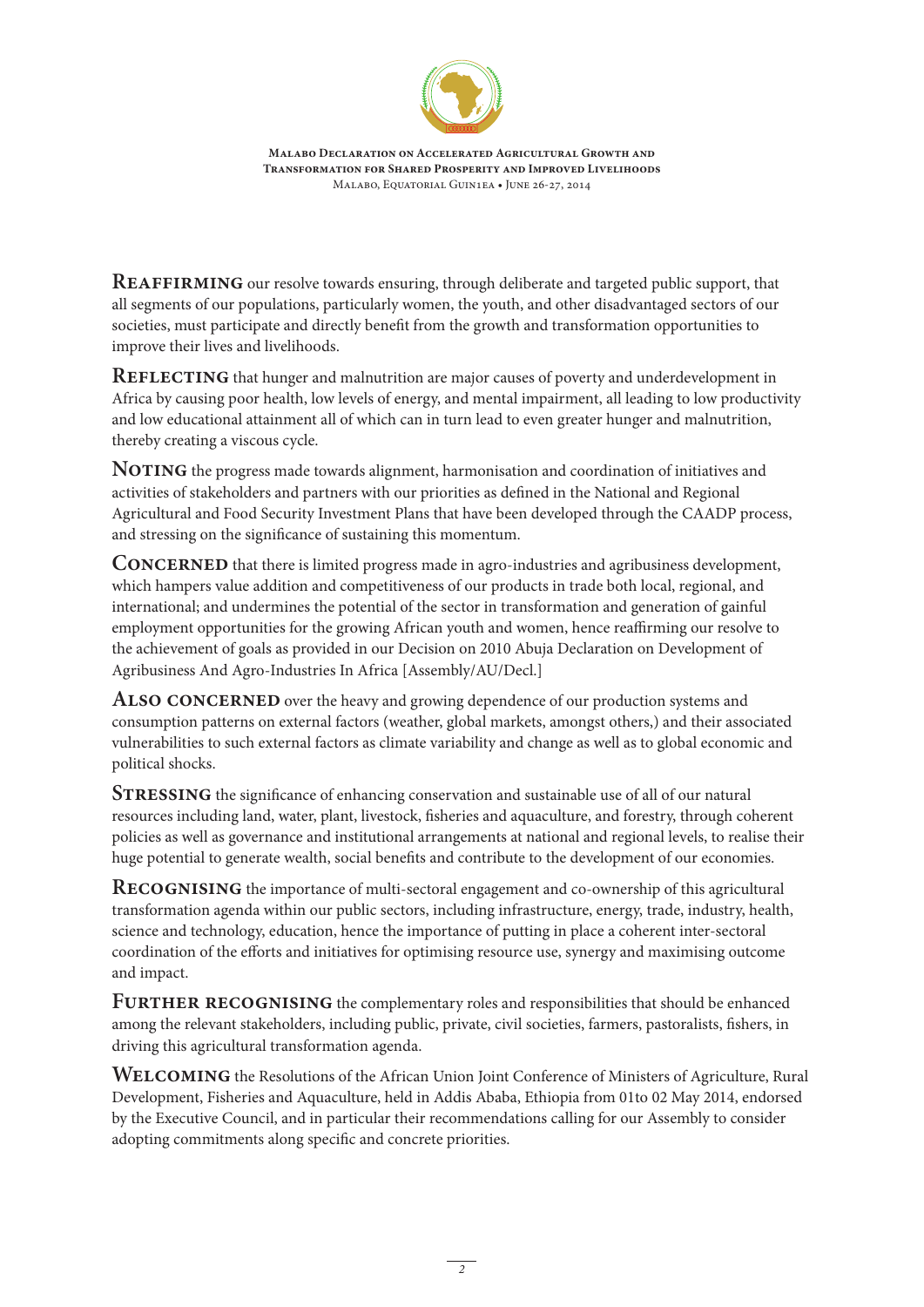

We hereby adopt the following Declaration:

### **I. Recommitment to the Principles and Values of the CAADP Process**

- **1.** We recommit to the key principles and values that define the CAADP process which include, among others:
	- **a)** the pursuit of agriculture-led growth as a main strategy to achieve targets on food and nutrition security and shared prosperity;
	- **b)** the exploitation of regional complementarities and cooperation to boost growth;
	- **c)** the application of principles of evidence-based planning, policy efficiency, dialogue, review, and accountability, shared by all NEPAD programs;
	- **d)** the use of partnerships and alliances including farmers, agribusiness, and civil society; and
	- **e)** support implementation at countries levels, and regional coordination and harmonisation.

#### **II. Commitment to Enhancing Investment Finance in Agriculture**

- **2.** We commit to enhance investment finance, both public and private, to agriculture; and to this end we resolve:
	- **a)** to uphold our earlier commitment to allocate at least 10% of public expenditure to agriculture, and to ensure its efficiency and effectiveness;
	- **b)** to create and enhance necessary appropriate policy and institutional conditions and support systems for facilitation of private investment in agriculture, agri-business and agro-industries, by giving priority to local investors;
	- **c)** to fast-track the operationalization of the African Investment Bank, as provided for in the Constitutive Act of the African Union, with a view to mobilizing and disbursing investment finance for priority agriculture related investment projects.

### **III. Commitment to Ending Hunger in Africa by 2025**

- **3.** We commit to ending hunger in Africa by 2025, and to this end we resolve:
	- **a)** to accelerate agricultural growth by at least doubling current agricultural productivity levels, by the year 2025. In doing so, we will create and enhance the necessary appropriate policy and institutional conditions and support systems to facilitate:
		- sustainable and reliable production and access to quality and affordable inputs (for crops, livestock, fisheries, amongst others) through, among other things, provision of 'smart' protection to smallholder agriculture;
		- supply of appropriate knowledge, information, and skills to users;
		- efficient and effective water management systems notably through irrigation;
		- suitable, reliable and affordable mechanization and energy supplies, amongst others.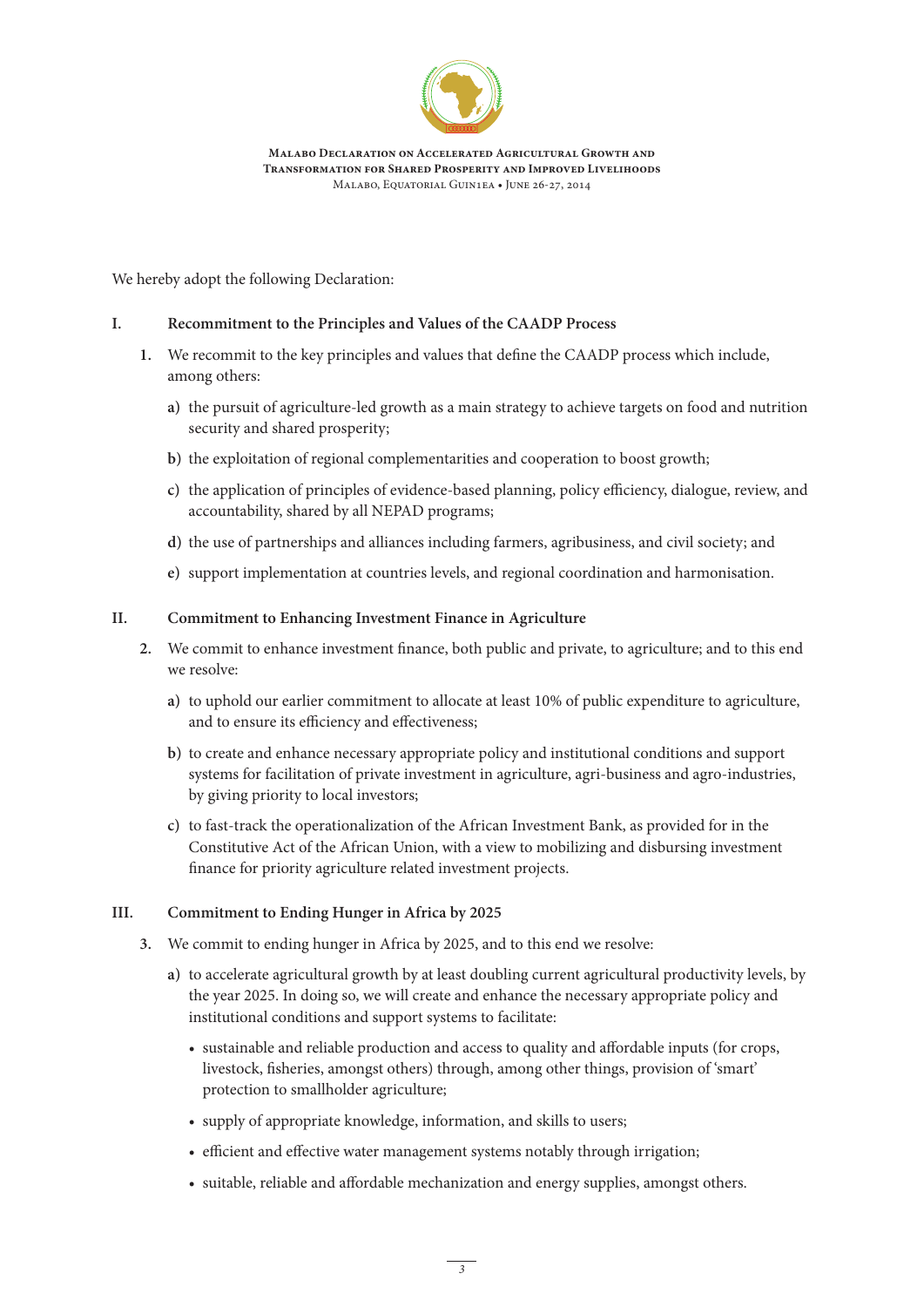

- **b)** to halve the current levels of Post-Harvest Losses, by the year 2025;
- **c)** to integrate measures for increased agricultural productivity with social protection initiatives focusing on vulnerable social groups through committing targeted budget lines within our national budgets for:
	- strengthening strategic food and cash reserves to respond to food shortages occasioned by periodic prolonged droughts or other disasters/emergencies;
	- strengthening early warning systems to facilitate advanced and proactive responses to disasters and emergencies with food and nutrition security implications;
	- targeting priority geographic areas and community groups for interventions;
	- encouraging and facilitating increased consumption of locally produced food items, including the promotion of innovative school feeding programs that use food items sourced from the local farming community.
- **d)** to improve nutritional status, and in particular, the elimination of child under-nutrition in Africa with a view to bringing down stunting to 10% and underweight to 5% by 2025.

# **IV. Commitment to Halving Poverty by the year 2025, through Inclusive Agricultural Growth and Transformation**

- **4.** We resolve to ensure that the agricultural growth and transformation process is inclusive and contributes at least 50% to the overall poverty reduction target; and to this end we will therefore create and enhance the necessary appropriate policy, institutional and budgetary support and conditions:
	- **a)** to sustain annual agricultural GDP growth of at least 6%;
	- **b)** to establish and/or strengthen inclusive public-private partnerships for at least five (5) priority agricultural commodity value chains with strong linkage to smallholder agriculture;
	- **c)** to create job opportunities for at least 30% of the youth in agricultural value chains;
	- **d)** to support and facilitate preferential entry and participation for women and youth in gainful and attractive agri-business opportunities.
- **V. Commitment to Boosting Intra-African Trade in Agricultural commodities and services**
	- **5.** We commit to harness markets and trade opportunities, locally, regionally and internationally, and to this end we resolve:
		- **a)** to triple, by the year 2025, intra-African trade in agricultural commodities and services;
		- **b)** to create and enhance policies and institutional conditions and support systems:
			- to simplify and formalize the current trade practices;
			- to fast-track the establishment of Continental Free Trade Area (CFTA) and transition to a continental Common External Tariff (CET) scheme;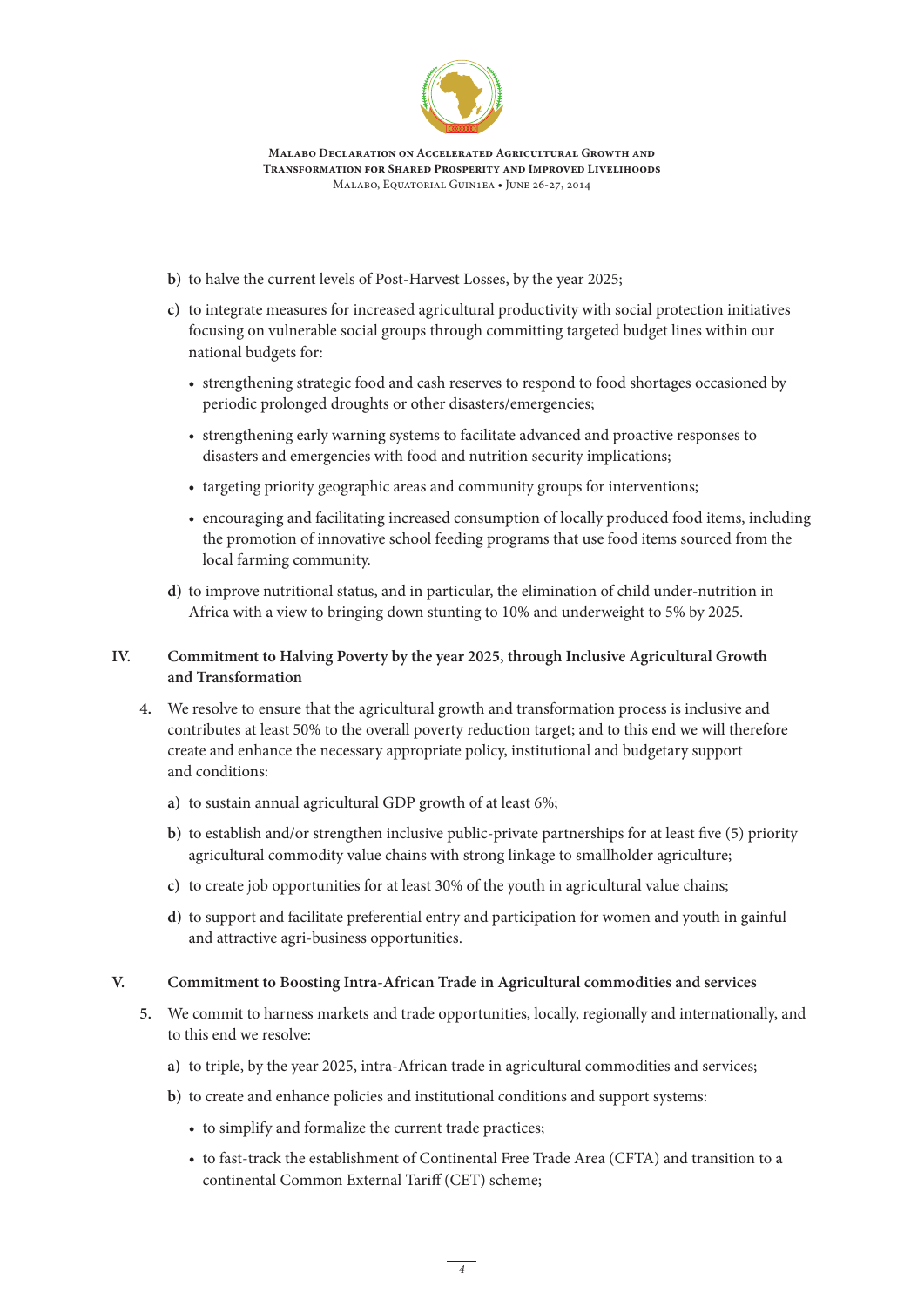

- to increase and facilitate investment in markets and trade infrastructure;
- to promote and strengthen platforms for multi-actors interactions;
- to strengthen and streamline the coordination mechanism that will facilitate the promotion African common position on agriculture-related international trade negotiations and partnership agreements.

# **VI. Commitment to Enhancing Resilience of Livelihoods and Production Systems to Climate Variability and other related risks**

- **6.** We commit to reduce vulnerabilities of the livelihoods of our population through building resilience of systems; and to this end we resolve:
	- **a)** to ensure that, by the year 2025, at least 30% of our farm, pastoral, and fisher households are resilient to climate and weather related risks;
	- **b)** to enhance investments for resilience building initiatives, including social security for rural workers and other vulnerable social groups, as well as for vulnerable ecosystems;
	- **c)** to mainstream resilience and risk management in our policies, strategies and investment plans.

#### **VII. Commitment to Mutual Accountability to Actions and Results**

- **7.** We commit to a systematic regular review process, using the CAADP Results Framework, of the progress made in implementing the provisions of this Declaration; and to this end we resolve:
	- **a)** to conduct a biennial Agricultural Review Process that involves tracking, monitoring and reporting on progress;
	- **b)** to foster alignment, harmonization and coordination among multi-sectorial efforts and multi-institutional platforms for peer review, mutual learning and mutual accountability;
	- **c)** to strengthen national and regional institutional capacities for knowledge and data generation and management that support evidence based planning, implementation, monitoring and evaluation.

#### **VIII. Strengthening the African Union Commission to support delivery on these commitments**

**8.** We will strengthen the capacity of the African Union Commission to help it fulfil the growing roles and mandates we have been ascribing to it, through this Declaration as well as other relevant previous Declarations and Decisions; and to this end we invite the Chairperson of the Commission to submit a proposal with a view to enhancing the institutional capacity of the lead Department as well as other relevant units, for consideration and approval by the January 2015 Ordinary Session of the Executive Council.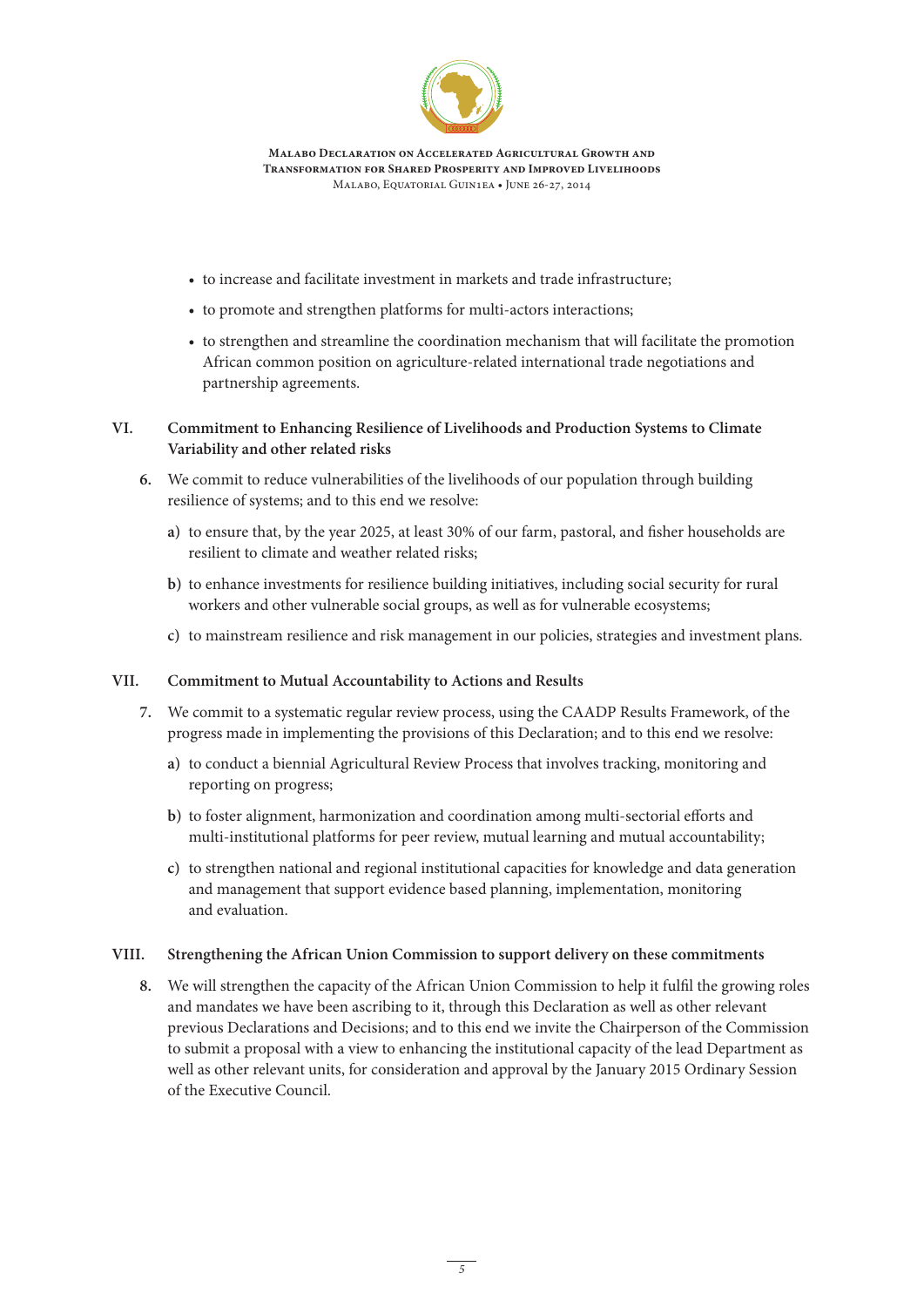

## **IX. A Call for Action**

- **9.** We commit to an expedient process of translation of these commitments into results; and to this end we call upon:
	- **a)** the AU Commission and NEPAD Planning and Coordinating Agency (NPCA) to develop an implementation strategy and roadmap that facilitates translation of the 2025 vision and goals of Africa Accelerated Agricultural Growth and Transformation into concrete results and impacts, and report to the January 2015 Ordinary Session of the Executive Council for its consideration;
	- **b)** the AU Commission to fast-track the operationalization of the African Investment Bank;
	- **c)** the AU Commission and RECs to facilitate the acceleration of economic integration to boost intra-Africa trade in food and agriculture;
	- **d)** the AU Commission and NPCA, in collaboration with partners:
		- to develop mechanisms that enhance Africa's capacity for knowledge and data generation and management to strengthen evidence based planning and implementation;
		- to institutionalize a system for peer review that encourages good performance on achievement of progress made in implementing the provisions of this Declaration and recognize biennially exemplary performance through awards;
		- to conduct on a biennial basis, beginning from year 2017, Agricultural Review Process, and report on progress to the Assembly at its January 2018 Ordinary Session.
	- **e)** the African stakeholders, including farmers, pastoralists, fishers, private sector operators in agriculture, agribusiness and agro-industries, civil society organisations, and financial institutions, to rally behind the realization of the provisions of this Declaration and take advantage of the huge opportunities that it presents;
	- **f)** the African Agricultural Research and Knowledge Institutions to vigorously support the realization of this agenda through an integrated and coherent manner, building on national systems and capacities;
	- **g)** the Development Partners to rally and align their technical and financial support in a harmonized and coordinated manner to support the implementation of the provisions of this Declaration.